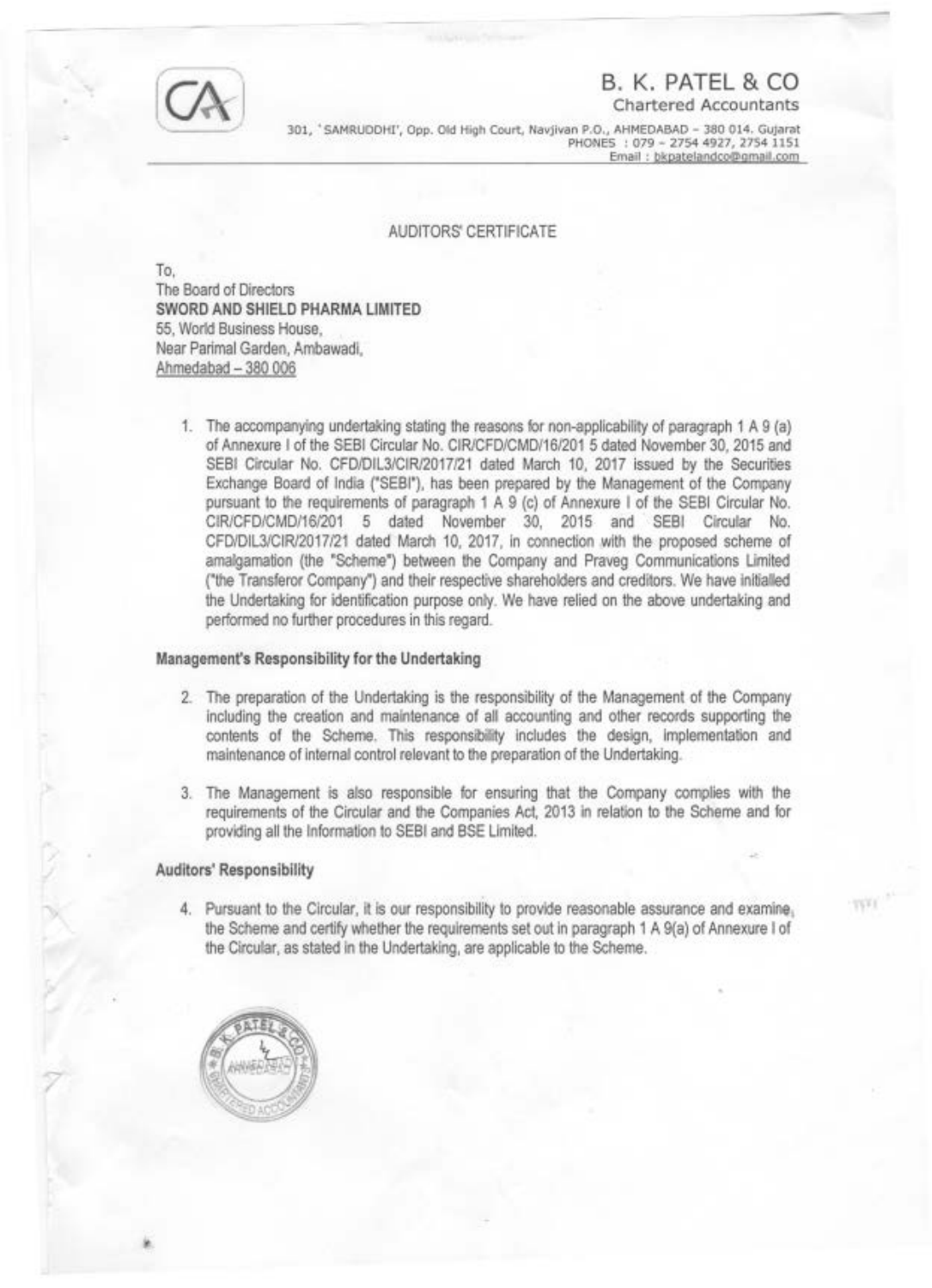- 5. We conducted our examination in accordance with the Guidance Note on Reports and Certificates for Special Purposes (revised) issued by the Institute of Chartered Accountants of India. Our scope of work did not involve us performing any audit tests in the context of our examination. We have not performed an audit, the objective of which would be the expression of an opinion on the financial statements, specified elements, accounts or items thereof, for the purpose of this certificate. Accordingly, we do not express such opinion. Further our examination did not extend to any aspects of a legal or propriety nature of the Scheme other than the matters referred to in this certificate.
- 6. A reasonable assurance engagement includes performing procedures to obtain sufficient appropriate evidence on the reporting criteria. Accordingly, we have performed the following procedures in relation to the Certificate:
	- d. Obtained a certified copy of the Scheme;
	- e. Obtained a certified copy of the Undertaking as per the SEBI Circular and
	- f. Relied on the copy of the Scheme and the Undertaking so obtained. No further procedures in this regard were performed.

## **Conclusion**

- 7. Based on the procedures performed as above and on the basis of verification of the undertaking given by the Company and according to the information, explanations and specific representations received by us from the management, we certify that the conditions prescribed in paragraph 1 A 9 (a) of Annexure I of the Circular are not applicable to the Scheme based on the following grounds:
	- d. The Scheme does not envisage any issue of shares to Promoter/Promoter Group, Related Parties of Promoter/Promoter Group, Associates of Promoter/Promoter Group, Subsidiary/(s) of Promoter I Promoter Group of the Company;
	- e. There is no scheme of amalgamation between the Company and any other entity involving the Promoter/Promoter Group, Related Parties of Promoter/Promoter Group, Associates of Promoter/Promoter Group, Subsidiary/(s) of Promoter/Promoter Group; and
	- f. The Company has not acquired equity shares of the subsidiary, by paying consideration in cash or in kind in the past to any of the shareholders of the subsidiary who may be Promoter/Promoter Group, Related Parties of Promoter/Promoter Group, Associates of Promoter/Promoter Group, Subsidiary/(s) of Promoter/Promoter Group of 1 the parent listed company and there is no merger of any of such companies, which is proposed under the Scheme.

**IVVI** 

### **Restrictions on Use**

8. Our work was performed solely to assist you in meeting your responsibilities in relation to your compliance with the Circular. Our obligations in respect of this certificate are entirely separate from, and our responsibility and liability is in no way changed by any other role we may have

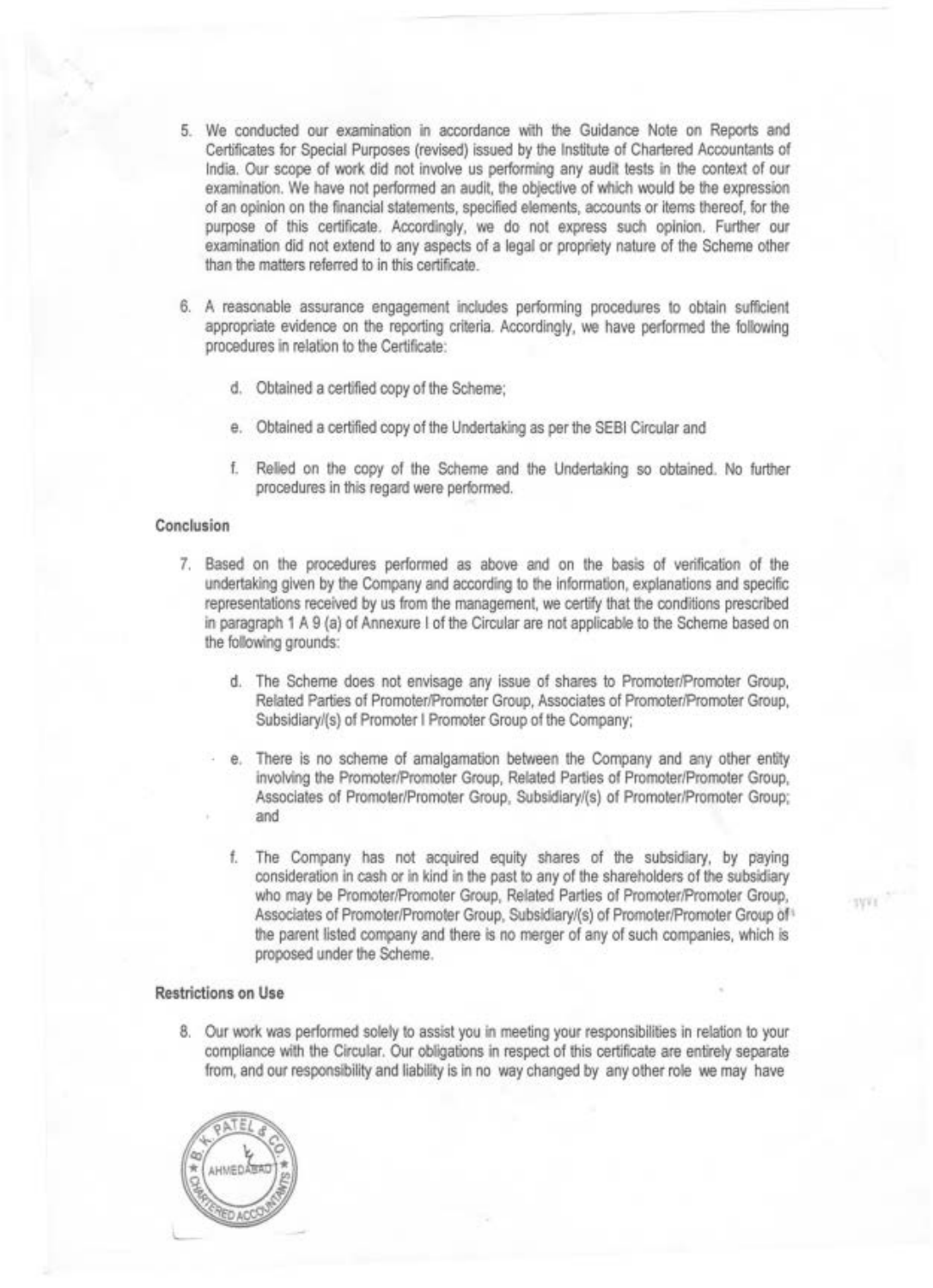(or may have had) as auditors of the Company or otherwise. Nothing in this certificate nor anything said or done in the course of or in connection with the services that are the subject of this certificate, will extend any duty of care we may have in our capacity as auditors of the Company.

9. This certificate has been issued for the sole use of the Board of Directors of the Company, to whom it is addressed, to enable the Company to file its application with the Stock Exchanges and should not be used by any other person or for any other purpose. B. K. Patel & Co. neither accepts nor assumes any duty or liability for any other purpose or to any other party to whom our certificate is shown or into whose hands it may come without our prior consent in writing.



For, B.K.PATEL & CO Chartered Accountants Firm Regi No.112647W

ed Accountants<br>gi No.112647W<br>Web.Patel Partner Membership No.039919

**TIVE** 

186

2-5-2017 Ahmedabad